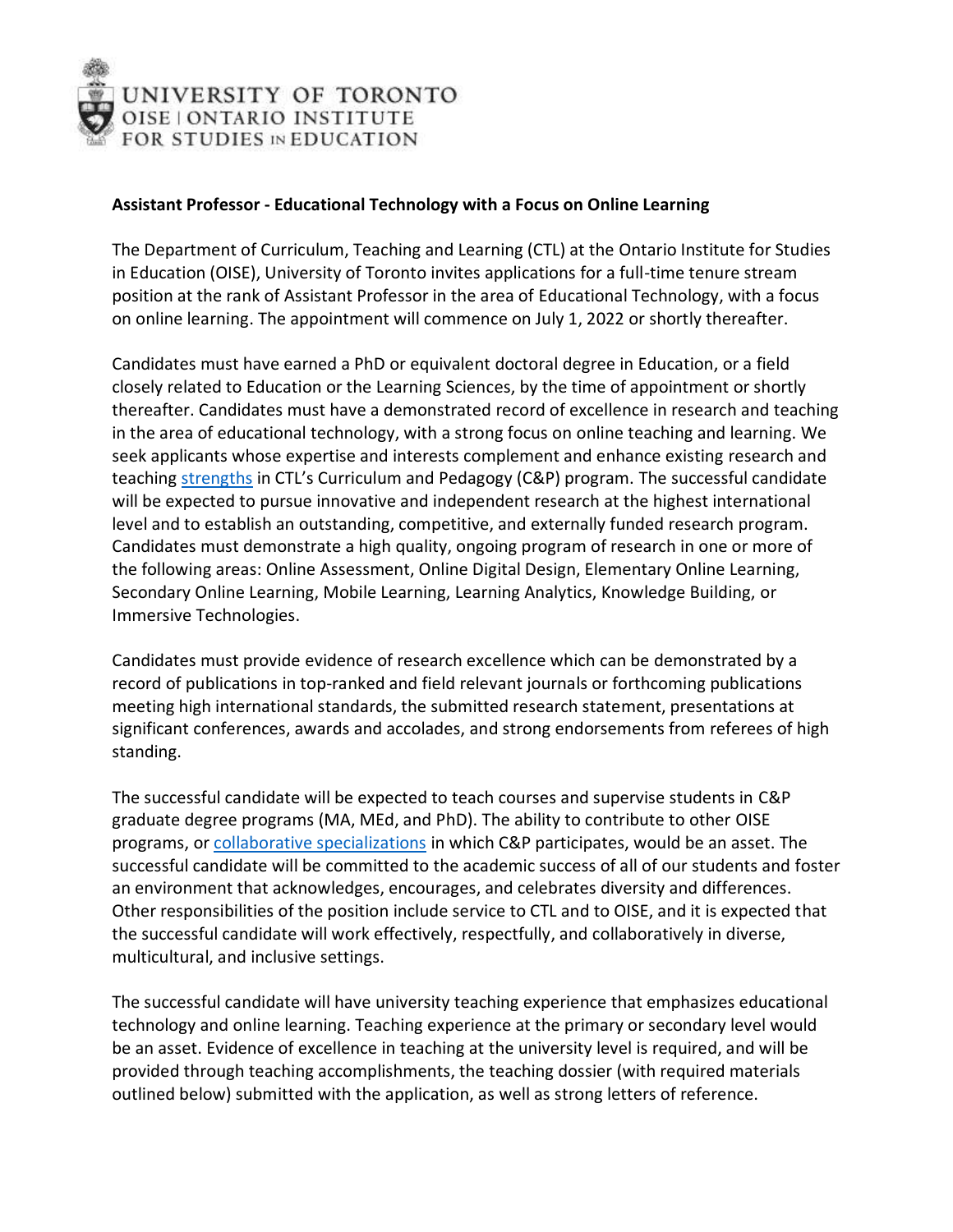Salary will be commensurate with qualifications and experience.

The Department of Curriculum, Teaching and Learning offers graduate programs in Language and Literacies Education, Curriculum and Pedagogy, and the Master of Teaching, a two-year initial teacher education program. For more information on CTL and its programs, please visit [http://www.oise.utoronto.ca/ctl.](http://www.oise.utoronto.ca/ctl)

The Ontario Institute for Studies in Education has, for more than a century, made major contributions to advancing education, human development and professional practice around the world. OISE was ranked 3<sup>rd</sup> in the world for the subject of Education by the 2021 QS World University Rankings, holding first rank in the subject among Canadian institutions and among public universities in North America. With a network of approximately 100,000 alumni, over 3,000 students, 4 graduate departments, and 17 research centres, ours is an intellectually rich and supportive community, guided by the highest standards of scholarship and a commitment to equity and social justice. For more information, please visit OISE's homepage at [http://www.oise.utoronto.ca.](http://www.oise.utoronto.ca/)

Established in 1827, the University of Toronto is Canada's largest and most research-intensive university and the only Canadian university to be ranked among the top 20 universities in the world by the Times Higher Education World University Rankings. Located in and around Toronto, one of the world's most diverse cities, the University of Toronto's vibrant academic life is enhanced by the cultural diversity of its own and surrounding community.

All qualified candidates are invited to apply online at this link:

[https://jobs.utoronto.ca/job/Toronto-Assistant-Professor-Educational-Technology-with-a-](https://jobs.utoronto.ca/job/Toronto-Assistant-Professor-Educational-Technology-with-a-Focus-on-Online-Learning-ON/551520717/)[Focus-on-Online-Learning-ON/551520717/.](https://jobs.utoronto.ca/job/Toronto-Assistant-Professor-Educational-Technology-with-a-Focus-on-Online-Learning-ON/551520717/) Applications must include a cover letter, a current curriculum vitae, a research statement outlining current and future research interests, three recent or forthcoming publications, and a teaching dossier (including a statement of teaching philosophy, teaching evaluations, and sample course materials).

Applicants must provide the name and contact information of three references. The University of Toronto's recruiting tool will automatically solicit and collect letters of reference from each once an application is submitted (this happens overnight). Applicants remain responsible for ensuring that references submit letters (on letterhead, dated, and signed) by the closing date.

Submission guidelines can be found at [http://uoft.me/how-to-apply.](http://uoft.me/how-to-apply) Your CV and cover letter should be uploaded into the dedicated fields. Please combine additional application materials into one or two files in PDF/MS Word format. If you have any questions about this position, please contact the department at [ctlfacultysearches@utoronto.ca.](mailto:ctlfacultysearches@utoronto.ca?subject=Educational%20Technology%20search)

All application materials, including letters of reference, must be received by **Monday, December 6, 2021, 11:59pm EST.**